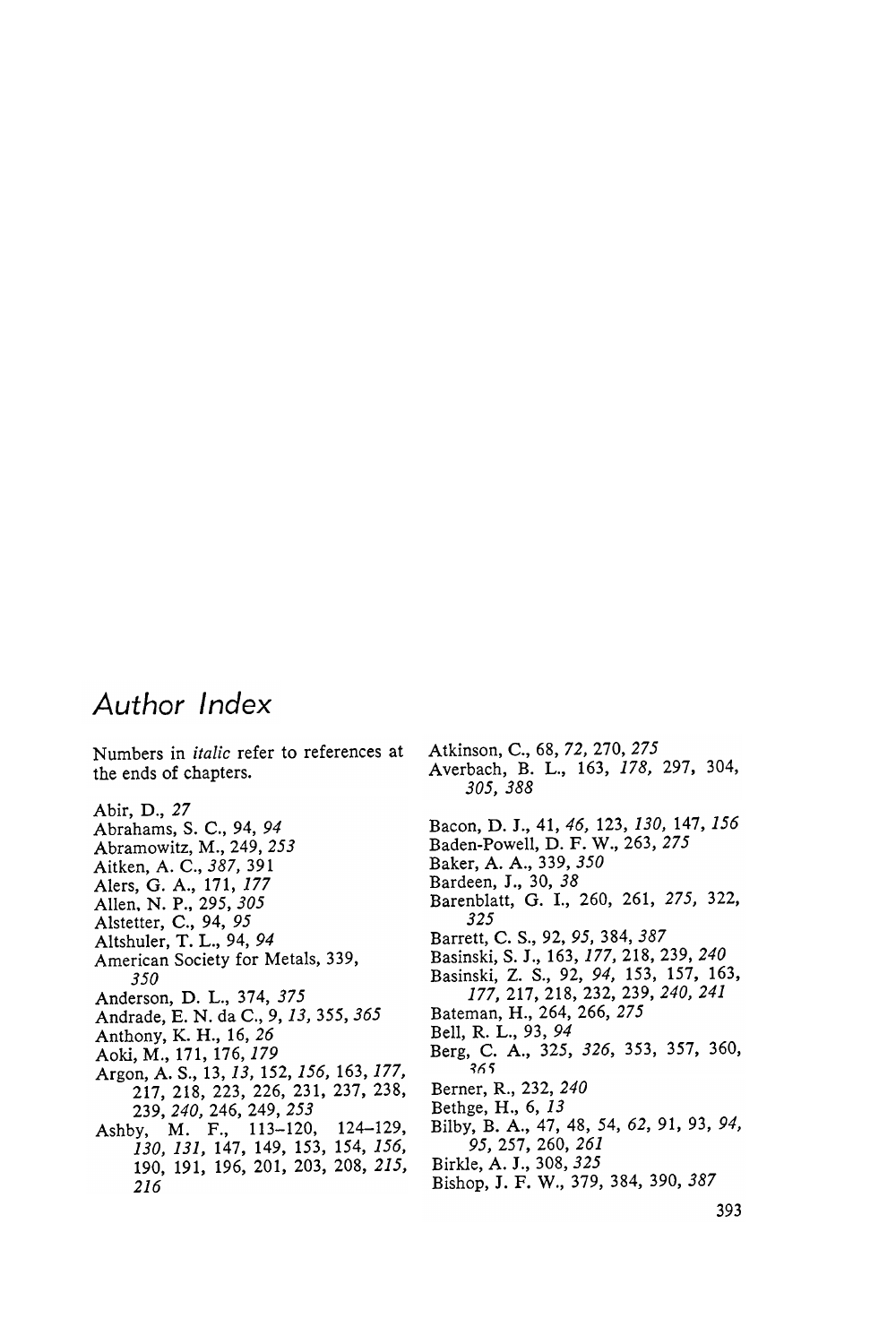Blin, J., 40, 46 Bluhm, J. I., 308, 325 Boas, W., 217, 241, 384, 388 Bogers, A. J., 92, 94 Bolling, G. F., 94, 94, 95 Bollman, W., 65, 72, 92, 95 Bomford, M. J., 339, 345, 349, 350 Bonar, G., 151, 156 Borg, I., 380, 382, 383, 387, 388 Boyd, G. M., 261, 261 Bradley, D. E., 66, 72 Brenner, S. S., 218, 219, 240 Broberg, K. B., 263, 275 Bross, H., 16, 26, 27 Broutman, L. J., 339, 350 Brown, L. M., 45, 46, 119, 130, 203, 215 Brown, W., 99, 101, 110 Brown, W. L., 383, 389 Bruckner, W. H., 295, 305 Brydges, W. T., 163, 177, 218, 223, 226, 237, 238, 239, 240, 249, 253 Buck, O., 23, 27, 163, 179 Bullard, E. C., 368, 375 Bullough, R., 47, 54, 62, 93, 94, 205, 215 Burgers, J. M., 39, 46 Burgers, W. G., 93, 94 Burghard, H. C., 308, 325 Burke, J., 338 Byrne, J. G., 114, 130 Cahn, R. W., 90, 93, 94, 95 Campbell, J. D., 291, 292 Carslaw, H. S., 279, 280, 292 Carter, N. L., 382, 388 Chalmers, B., 95, 131, 240, 379, 388 Chaudhuri, A. R., 161, 178 Chen, H. S., 13, 13, 222, 231, 239, 240 Chen, N. K., 217, 240 Chitaley, A. D., 319, 325 Chou, Y. T., 70, 72 Christian, J. W., 85, 86, 90, 91, 92, 93, 94, 94, 95, 199, 216 Christie, J. M., 382, 388 Clarebrough, L. M., 217, 240 Clark, R. H., 380, 388, 389 Coffin, L. F., 339, 345, 350 Cohen, M., 88, 90, 95, 131, 295, 304, 305 , 305 Conrad, H., 161, 178 Copley, S. M., 379, 388 Cottrell, A. H., 29, 32, 38, 91, 95, 165, 178, 231, 240, 257, 261, 261 Courtney, T. H., 339, 344, 345, 349, 350 Craggs, J. W., 263, 275 Cratchley, D., 339, 350 Crocker, A. G., 41, 46

Dai, P. K., 257, 261 Davidson, D. L., 308, 325 Davies, G. J., 339, 344, 350 Davis, J. W., 339, 350 Dehlinger, U., 88, 90, 95, 98, 110 Deruyttere, A. E., 93, 95 Dew-Hughes, D., 114, 116, 130 Dey, B. N., 6, 13 Diehl, J., 232, 240 Dietze, H. D., 76, 82 Dixon, R. H., 380, 389 Doremus, R. H., 240 Dorn, J. E., 133, 160, 171, 178 Doyle, T. C., 56, 62 Drucker, D. C., 278, 292 Dubnova, G. N., 45, 46 Duesbery, M., 193, 196, 216 Dugdale, D. S., 280, 292, 330, 337 East, G., 218, 240, 246, 253 Easterling, K. E., 94, 95 Ebeling, R., 114, 115, 116, 124, 125, 128, 129, 130, 149, 153, 156, 191, 204, 216 Eftis, J., 278, 292 Elam, C. F., 217, 240 Elbaum, C., 171, 178 Eliasz, W., 86, 95 Elliot, H. A., 257, 261 Elsasser, W. M., 367, 368, 369, 375 Entwisle, A. R., 93, 94 Ericksen, J. L., 56, 62 Eshelby, J. D., 68, 72, 76, 81, 82, 82, 87, 95, 115, 116, 130, 260, 263, 270, 273 , 275 Essmann, U., 16, 26, 218, 219, 239, 240 Eyring, E., 5, 13 Eyring, H., 5, 13 Fairbairn, H. W., 382, 388 Felbeck, D. K., 260, 261 Feller, W., 227, 240 Ferguson, W. G., 160, 171, 178 Fine, M. E., 114, 130, 169, 178 Fisher, J. C., 86, 95, 203, 216 Fleischer, R. L., 118, 130, 151, 156, 164, 169, 178, 197, 216, 219, 240 Flügge, S., 26, 63, 241 Foreman, A. J. E., 119, 126, 130, 133, 154, 15*7, 171,* 177, 153, 156, 161, 107, 170, 170, 171, 21 Forsyth, P. J. E., 339, 350 Frank, F. C., 76, 82, 88, 93, 95, 99, 100, 106, *110*, 173, *178* Frenkel, J., 9, 13, 97, 110 Friedel, J., 149, 151, 156, 163, 165, 166, 178, 211, 216 Friedman, M., 387, 388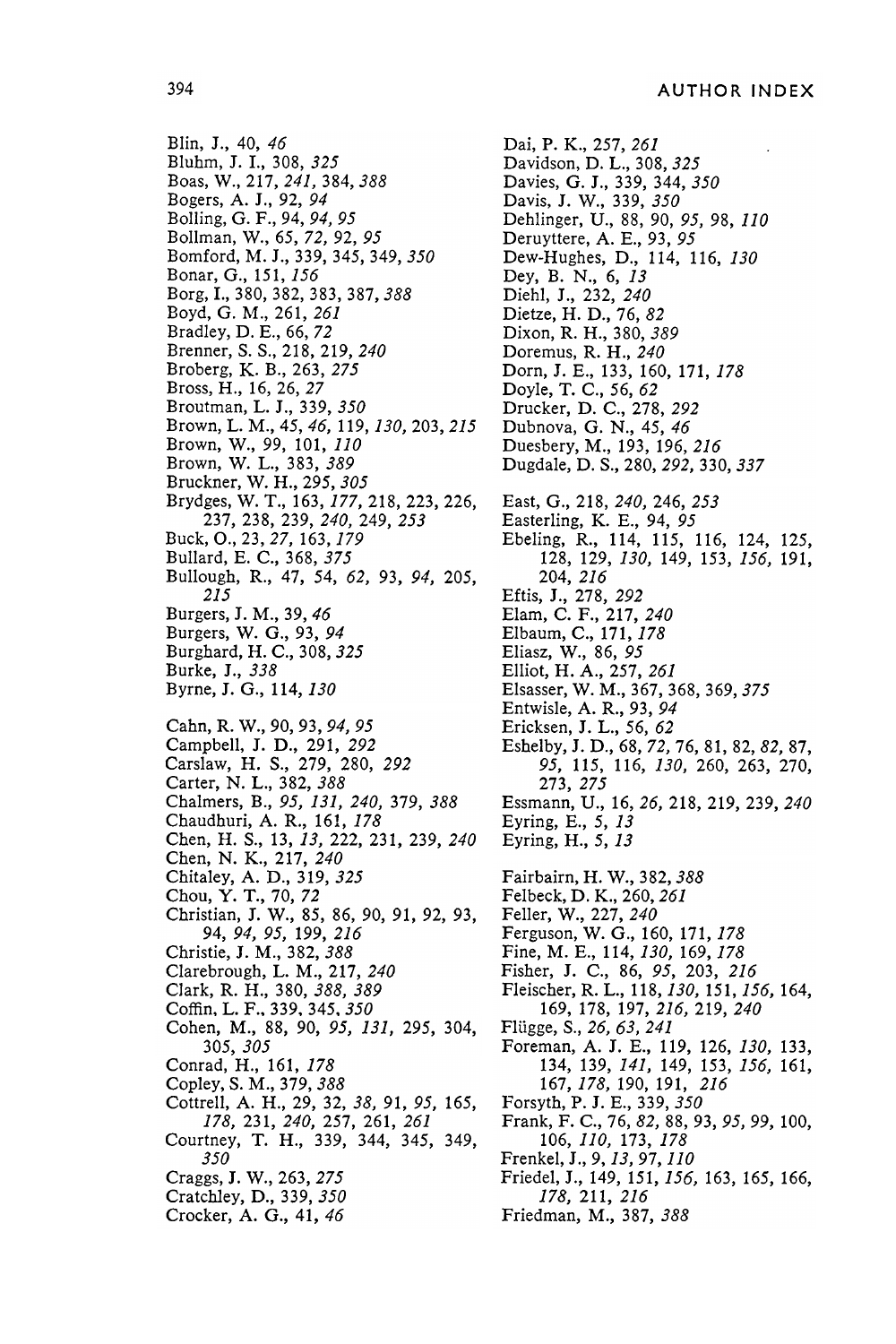Gardner, L. R. T., 48, 62 Gedwill, M., 94, 95 Geisler, A. H., 118, 130 George, R. W., 339, 350 Gerold, V., 151, 156 Gilman, J. J., 3, 5, 7, 11, 13, 13, 75, 82, 161, 162, 178, 218, 222, 231, 239, 240. 245. 253 Gleiter, H., 124, 125, 130, 195, 216 Goguel, J., 383, 388 Goodier, J. N., 116, 130 Gorum, A. E., 377, 389 Gottlieb, H. P. W., 41, 46 Gough, H. J., 116, 131 Granato, A. V., 78, 80, 82, 171, 179 Green, A. E., 17, 19, 26 Green, A. P., 325, 325 Green, H. S., 9, 13 Green, H. W., 382, 388 Greenman, W. F., 10, 13, 159, 161, 178 Greenough, G. B., 93, 95 Griffith, A. A., 264, 275, 307, 325 Griggs, D., 378, 380, 382, 383, 388, 389 Groves, G. W., 379, 380, 388 Gruner, P., 16, 26, 27 Gutenberg, B., 370, 375 Gutmanas, E. U., 161, 178 Guttman, L., 94, 94 Guyot, P., 133 Haasen, P., 92, 95, 151, 152, 156 Haberkorn, H., 151, 156 Hager, R. V., 383, 388 Hahn, G. T., 257, 261, 304, 305 Ham, R. K., 147, 150, 156, 339, 350. Hamer, F. M., 94, 95 Handin, J., 378, 380, 382, 383, 387, 388 Hanson, J., 99, 110 Hargreaves, M. E., 217, 240, 384, 388 Harkness, S. D., 151, 156 Hart, F. W., 203, 216 Harvey, J. S., 91, 95 Hayakawa, H., 330, 333, 338 Hayes, C. E., 386, 389 Head, A. K., 13, 13, 65, 66, 67, 68, 70, 72, 72, 73, 118, 130, 222, 231, 239, 240, 336, 337 Heard, H. C., 380, 382, 383, 388, 389 Henderson, D., 5, 13 Herring, C., 30, 38 Hess, H. H., 368, 37. Higgs, D. V., 387, 388 Hikata, A., 171, 178 Hill, R., 130, 268, 275, 311, 325, 384, 387 , 388

Frost, N. E., 330, 337 Hirsch, P. B., 65, 66, 73, 115, 116, 124, 125, 127, 130, 147, 156, 163, 179, 189, 191, 193, 196, 204, 216 Hirth, J. P., 30, 38, 39, 41, 44, 45, 46, 70, 73, 119, 130, 205, 216 Hodgson, J., 261, 261 Hokanson, J. L., 41, 46 Hollomon, H., 86, 95 Holt, D. B., 153, 157, 217, 241 Hopkins, B. E., 295, 305 Hordon, M. J., 239, 240 Horne, W., 65, 73 Howie, A., 66, 73 Huffman, G. P., 171, 178 Hull, D., 94, 95 Humble, P., 66, 72, 73 Humphreys, F. J., 115, 116, 124, 125, 127, 130, 189, 191, 197, 204, 209, 216 Hurley, P. M., 375 Hutchinson, J. W., 277, 292 Hutchison, T. S., 171, 178 Huxley, A. F., 100, 110 Huxley, H. E., 99, 101, 110 Ichikawa, M., 329, 338 Ikeda, S., 163, 179 Ikushima, A., 171, 176, 179 Indenbom, V. L., 45, 46 Innman, M. C., 88, 95 Irwin, G. R., 257, 261, 277, 278, 290, 291 . 292 Ishii, T., 159, 160, 161, 162, 167, 168, 169, 179 Ishimura, N., 327, 338 Jaeger, J. C., 279, 280, 292 Jaswon, M. A., 92, 95 Joffee, A. F., 217, 240 Johnson, M. A., 311, 318, 319, 325 Johnston, W. G., 161, 162, 178, 245, 249, 253 Jones, R. L., 114, 116, 125, 128, 129, 130, 131, 149, 156, 204, 209, 216 Jøssang, T., 41, 46, 46 Kabler, M. N., 161, 178 Kaplan, S. M., 325, 326 Kasper, J. S., 94, 94 Kaufman, L., 88, 90, 91, 95 Kawagishi, M., 335, 336, 338 Kawasima, T., 336, 338 Kelly, A., 114, 125, 128, 129, 130, 131, 151, *15*0, 191, 204, 210, 339, 344, ,3*30, 319, 3*80, 38 Kemsley, J. S., 344, 345, 350 Kennedy, A. J., 336, 337

King, A. H., 92, 95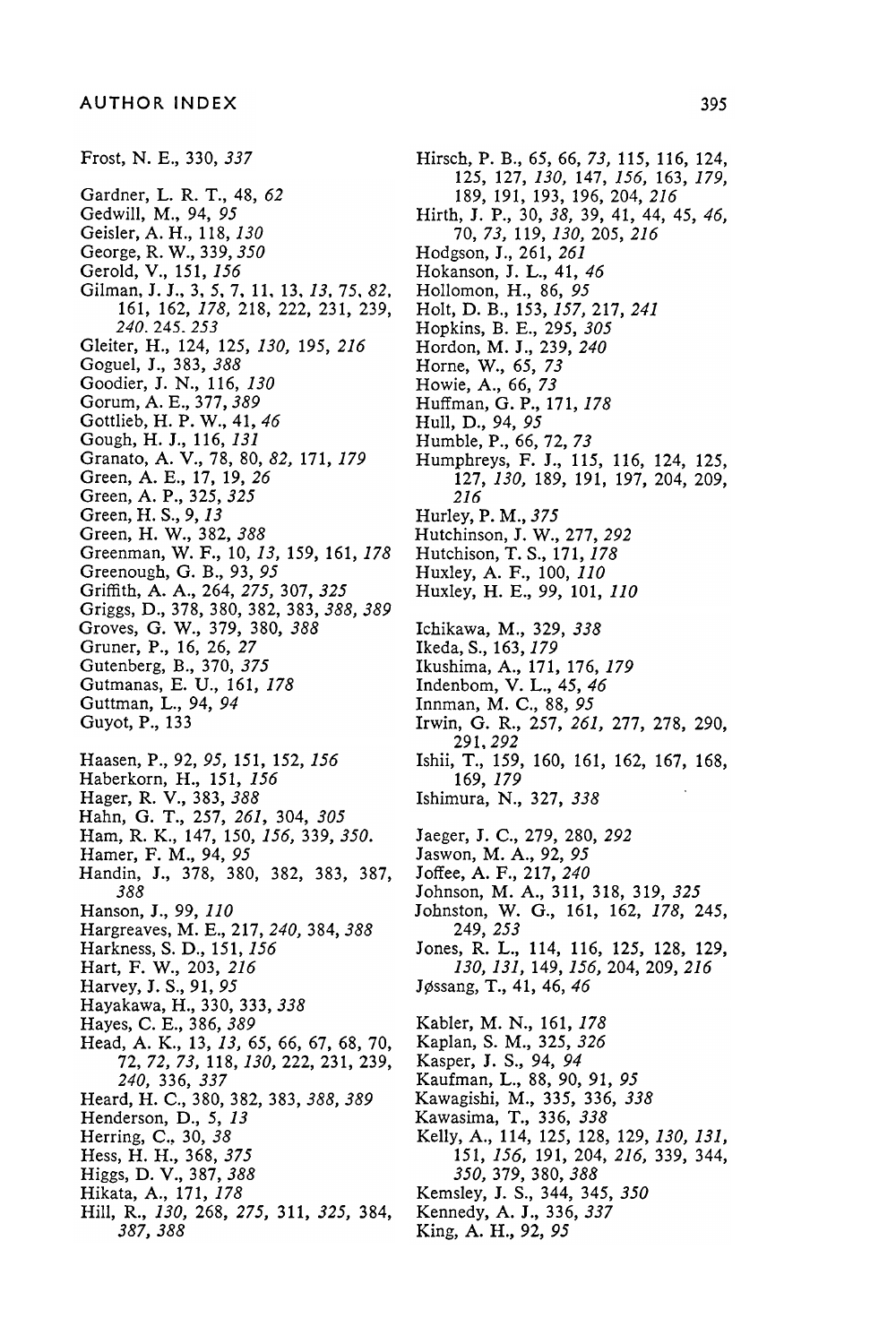King, R., 95, 240 Kitagawa, M., 329, 338 Kittel. C., 173, 178 Knapp, H., 88, 90, 95 Kocks, U. F., 126, 131, 133, 136, 137, 139, 141, 143-155, 156, 161, 165, 167, 178, 190, 191, 201, 203, 216, 246 , 253 , 379 , 384 , 388 Koehler, J. S., 40, 46, 119, 130, 146, 156 , 202 , 216 , 246 , 253 Kojima, H., 161, 162, 171, 178, 179 Kolsky, H., 78, 82 Kondo, K., 47, 63 Koppenaal, T. J., 153, 156, 169, 178 Köster, E., 163, 179, 232, 240 Krafft, J. M., 277, 278, 290, 291, 292 Krock, R. M., 339, 350 Kröner, E., 26, 27, 47, 56, 62, 63 Kroupa, F., 44, 46, 54, 63, 204, 216 Kuhlmann-Wilsdorf, D., 29, 153, 156, 239, 240 Kumar, A., 160, 171, 178 Kuramoto, E., 171, 178 Langharr, H., 353, 365 Lee, E. H., 311, 326 Leibfried, G., 76, 82, 171, 178 Levenson, L. H., 384, 387 Levy, N., 277 Leyenaar, A., 91, 95 Li, J. C. M., 13, 13, 41, 44, 46, 147, 157, 231, 240, 245 Lilholt, H., 350, 350 Lin, T. H., 384, 385, 388 Lindholm, U.S., 240 Liu, G. C. T., 147, 157 Livingston, J. D., 379, 388 Loretto, M. H., 66, 73 Lothe, J., 30, 38, 39, 41, 44, 45, 46, 46, 70, 73, 119, 130, 205, 216 Louat, N. P., 171, 178 Love, A. E. H., 268, 275 Low, J. R., 161, 162, 179 Lücke, K., 78, 80, 82 Luhman, W., 377, 389 Lyons, J. W., 335, 338 McCarthy, J. A., 339, 350 McClintock, F. A., 263, 275, 277, 292, 307 , 311 , 318 , 323 , 325 , 326 McLachlan, N. W., 284, 285, 288, 292 McLean, D., 386, 388 McMahon, C. J., 295, 305, 305 Maddin, R., 92, 95, 217, 240 Mader, S., 218, 239, 240 Makin, M. J., 126, 130, 133, 134, 139, 141, 149, 153, 156, 161, 167, 178, 190, 191, 216

Nabarro, F. R. N., 15, 26, 29, 32, 34, 97, 100, 104, 110, 115, 116, 118, 131, 153, 157, 217, 231, 241, 273, 274, 275 Nadgornyi, E. M., 161, 178 Nambu, M., 332, 333, 338 Neimark, J. E., 310, 311, 312, 326 Neuber, H., 260, 261 Newman, R. C., 205, 215 Nicholas, J. F., 388, 390 Nicholson, R. B., 65, 73, 114, 130, 131 Ninomiya, T., 161, 178 Noll, W., 16, 27 Nutting, J., 115, 131 Ookawa, A., 160, 171, 172, 178 Orowan, E., 47, 63, 65, 73, 75, 83, 85, 86, 95, 98, 110, 113, 117, 127, 128, 131, 143, 146, 147, 152, 154, 157, 168, *178*, 189, 216, 245, 253, 257, 260, *261*, 263, 264, *275,* 307, *326*, 350, *350,* 364, *365,* 370, 372, *375*, Mann, E., 15, 25, 27 Marsh, K. J., 291, 292 Martin, J. W., 115, 116, 124, 130, 191, 197, 216 Marukawa, K., 159, 161, 162, 163, 178 Masing, G., 97, 110 Masion, W. P., 7, 13, 27, 82, 171, 178 Maxwell, A. E., 368, 375 Maxwell, J. C., 9, 13 Menard, H. W., 371, 375 Michalak, J. T., 249, 253 Miekk-oja, H. M., 94, 95 Mihara, M., 161, 178 Miklowitz, J., 325, 326 Millar, W. B., 380, 388 Miodownik, A. P., 86, 95 von Mises, R., 379, 388 Mitchell, T. E., 70, 72, 123, 163, 178, 179, 217, 218, 219, 232, 240 Morgan, W. J., 369, 375 Morimoto, T., 171, 179 Morris, A. W. H., 339, 349, 350 Morrissey, R. J., 308, 325 Mott, N. F., 115, 116, 118, 131, 163, 178 Murnaghan, F. D., 22, 26 Ogawa, K., 92, 95 Oliver, D. S., 90, 95 Orlov, C. C., 45, 46 377, 385, 388 Owen, W. S., 304, 305 Paris, P., 332, 333, 338 Parker, E. R., 377, 389 Pashley, D. W., 65, 73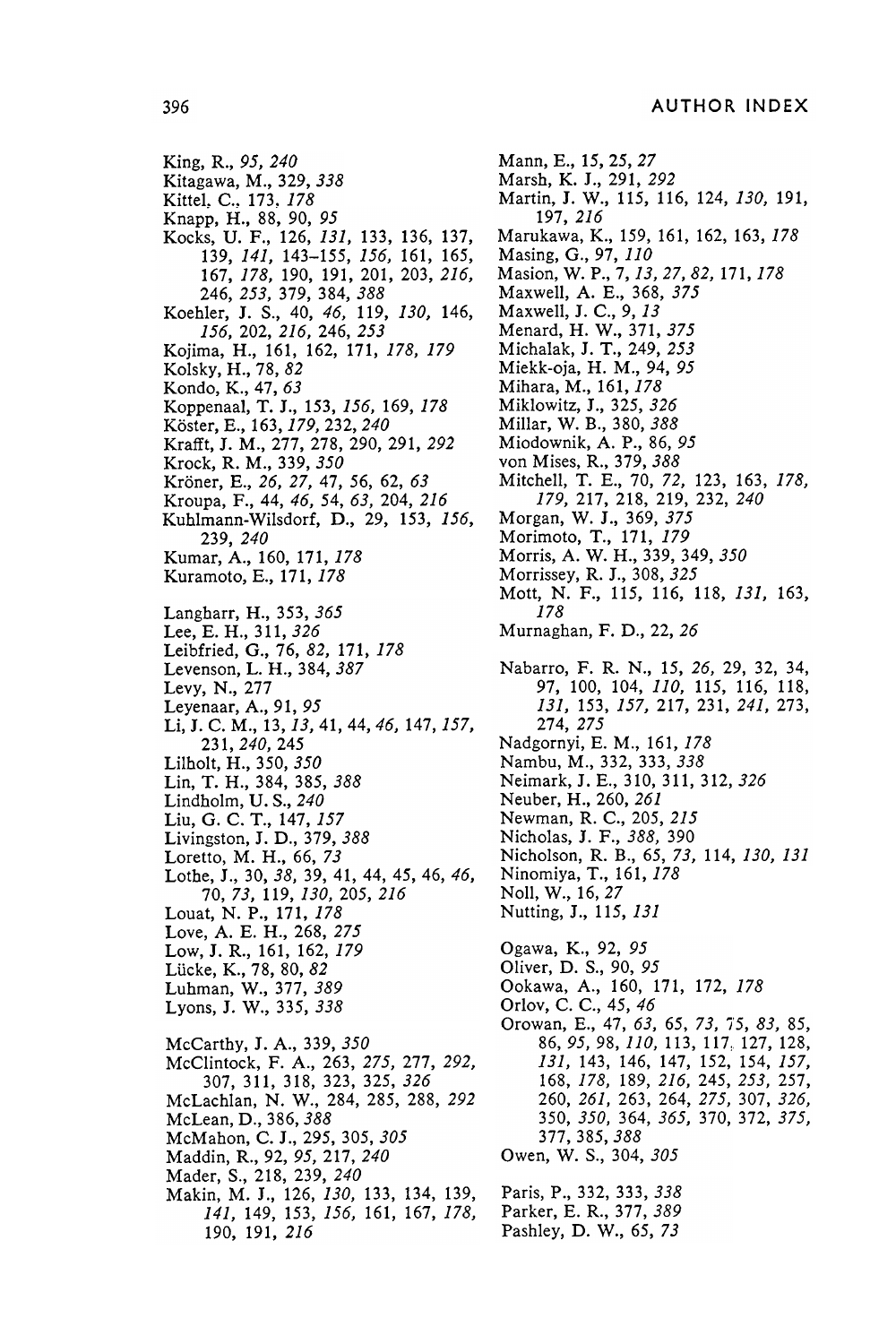Pask, J. A., 377, 379, 388, 389 Patel, J. R., 161, 178 Paterson, M. S., 344, 344, 350, 377, 378, 380, 385, 389 Peach, M. O., 40, 46 Peierls, R., 15, 26 Pellissier, G. E., 308, 325 Petch, N. J., 304, 305 Phillips, R., 66, 72 Pitt, C. H., 161, 178 Place, T., 339, 350 Polanyi, M., 47, 63, 65, 73, 97, 98, 110 Pope, D. P., 10, 13, 159, 161, 178 Prandtl, L., 98, 110, 311, 326 Pratt, P. L., 379, 384, 389 Prekel, H. L., 161, *17*6 Prevosek, D., 335, 336 Price, P. B., 85, 87, 95 Price, R. J., 114, 131 Pry, R. H., 203, 216 Pugh, H. Ll. D., 389 Radcliffe, S. V., 86, 91, 95 Raleigh, C. B., 383, 389 Read, W. T., 29, 38, 68, 72 Reed-Hill, R. E., 95 Reedy, M. K., 101, 102, 105, 110, 110 Rees, W. P., 295, 305 Reiner, M., 27 Reusch, E., 217, 241 Revelle, R., 368, 375 Rhode, R. W., 161, 178 Rice, J. R., 277-281, 292, 293 Richman, R. H., 94, 94, 95 Richter, C. F., 370, 375 Riecker, R. E., 369, 375, 383, 389 Rivlin, S., 17, 26 Robertson, W. D., 114, 116, 130 Rogers, D. H., 171, 178 Rooney, T. P., 383, 389 Rosenfeld, R. L., 311, 326 Rosenfield, A. R., 13, 26, 141, 163, 178, 179 , 240 , 257 , 261 Rosengren, G. F., 277, 278, 293 Rubey, W. W., 383, 388 Rubin, L. G., 161, 178 Runcorn, S. K., 375 Russell, K., 116, 131 Ryder, D. A., 339, 350 Sasahira, J., 330-336, 338 Satyanarayan, K. R., 86, 95 Schadler, H. W., 161, 162, 179 Schafer, S., 10, 13 Schatz, M., 86, 91, 95 Schiller, P., 15, 27 Schlicting, H., 353, 365 Schmid, E., 217, 241

Schoeck, G., 7, 13 Schouten, J. A., 53, 63 Schüle, W., 163, 179 Schurb, J. N., 339, 350 Seeger, A., 7, 13, 15, 16, 17, 23, 25, 26, 27, 47, 56, 62, 63, 92, 95, 165, 179, 217, 218, 231, 240, 241 Seitz, F., 46 Shewmon, P., 83 Shield, R. T., 17, 26 Shockley, W., 38, 68, 72, 178, 253 Simmons, J. A., 47 Skertchley, S. B. J., 263, 275 Skylstad, K., 41, 46, 46 Sleeswyk, A. W., 92, 95 Smith, C. S., 26 Smith, E., 54, 62 Smith, G. C., 124, 130 Smoluchowski, R., 130 Sneddon, I. N., 130, 275 Sosoka, J., 380, 388 Southwell, R. V., 116, 131 Spencer, A. J. M., 25, 27 Spencer, M., 100, 110 Stanford, E. G., 240 Starkey, J., 383, 389 Steeds, I. W., 219, 241 Stefansky, T., 133 Steffen Peiser, H., 241 Stegun, I. A., 249, 253 Steigerwald, E. A., 339, 349, 350 Stein, D. F., 161, 162, 179, 249, 253 Stepanov, A. V., 161, 178 Stern, R. M., 171, 179 Stojanovitch, R., 48, 63 Stokes, G. G., 354, 360, 365 Stover, B., 5, 13 Stroh, A. N., 48, 62, 68, 73, 93, 95 Sukhatme, S. P., 263, 275 Suzuki, H., 92, 95, 163, 171, 178, 179 Suzuki, T., 133, 141, 159–171, 176, 178, 179 Swann, P. R., 199, 216 Swinden, T., 257, 261 Tahmoush, F. G., 304, 305 Takamura, J., 171, 179 Takeuchi, S., 163, 179 Tamm, I. E., 97, 110 Tanaka, H., 330, 333, 338 Tavernelli, J. F., 339, 345, 350 Taylor, G. I., 47, 63, 65, 73, 98, 110, 217, 241, 379, 384, 389 Taylor, J. W., 10, 13 Tegart, W. J. McG., 380, 389 Theiringer, H., 218, 240 Thomas, G., 115, 130, 131, 156, 178,

240